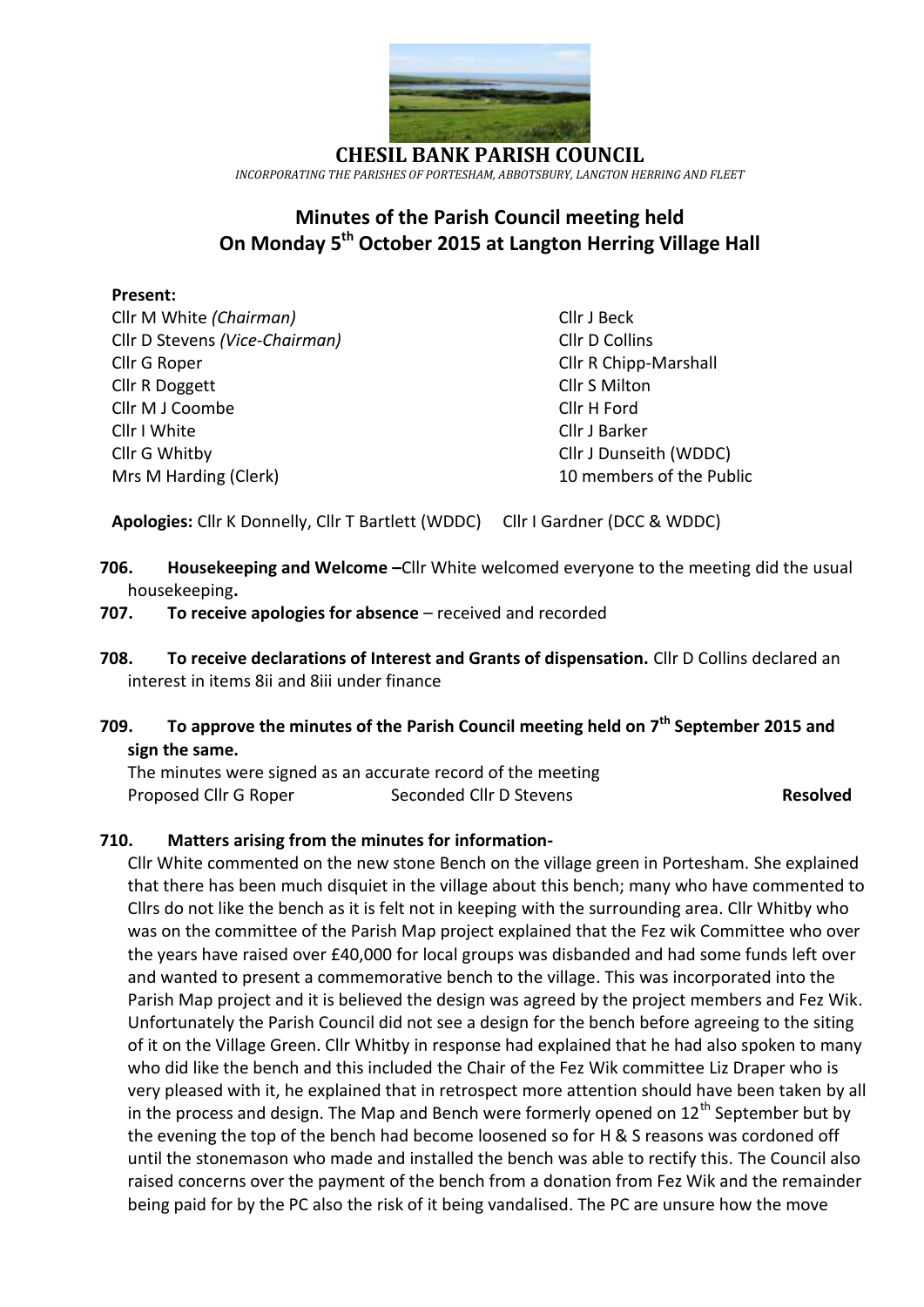*INCORPORATING THE PARISHES OF PORTESHAM, ABBOTSBURY, LANGTON HERRING AND FLEET*

forward with this issue other than to accept the bench with the whole project as previously agreed, although not satisfactorily.

#### **711. Democratic Forum 15 minutes** *(for agenda items only)*None.

#### **712. To consider the "Working Together" proposed policy from DAPTC/DCC**

The Council discussed the content of the policy and commented that it seemed document is disguising a way of making the parishes even more responsible for areas in their villages. The document was described as underwhelming. Cllr Doggett offered to put together a response on behalf of the Council and the Clerk would submit it to DAPTC.

#### **713. Finance:-**

#### **i. To consider receipts and payments**

| <b>Receipts</b>                                | <b>Detail</b>           | <b>Amount</b> |
|------------------------------------------------|-------------------------|---------------|
| Internet café                                  | takings                 | 51.50         |
| Stonewater                                     | Glebe rent              | 1621.08       |
| Donation                                       | Fex wik bench           | 773.65        |
| Allotment                                      | rents                   | 30.00         |
| Internet café                                  | takings                 | 23.00         |
| <b>Payments</b>                                |                         |               |
| <b>HMRC</b>                                    | PAYE                    | 6.80          |
| DCC village fayre signs                        | signs                   | 84.00         |
| <b>DAPTC</b>                                   | Clerks seminar/Chairs   | 47.00         |
| Portesham VH                                   | Hall hire               | 39.00         |
| A J Wolsey                                     | Fex Wik Bench           | 860.00        |
| Langton Herring Village Hall                   | Hall hire               | 10.00         |
| N D Contracting                                | Allotment fence repairs | 320.00        |
| Pank Palances as at 20 <sup>th</sup> Contember | ۹۸ مصوموع               |               |

Bank Balances as at 30th September E39398.14

The Council approved all payments except the Stone Bench Payment which would be considered separately. Proposed Cllr S Milton Seconded Cllr R Doggett **Resolved**

**ii. The Council considered the payment of the Stone bench having already received the donation of £773.65 from the Fez Wik Committee**

```
Proposed Cllr S Milton Seconded Cllr J Beck 9 votes For-3 Abstentions Resolved
```
- **iii. To consider a donation towards the Superfast Contract for the Portesham Village Hall** The FWG had previously met and considered the donation and proposed £250.00 for the coming year after the initial donation of £500 to set up the phone line and original broadband contract which was agreed to provide internet service to the Village hall for the benefit of the community and the commencement of the Internet café project. Proposed Cllr R Doggett Seconded Cllr J Beck Resolved
- **iv. To Consider the tenders for the Sewerage works at the Playing field at Elworth** Cllr D Collins left the meeting for this item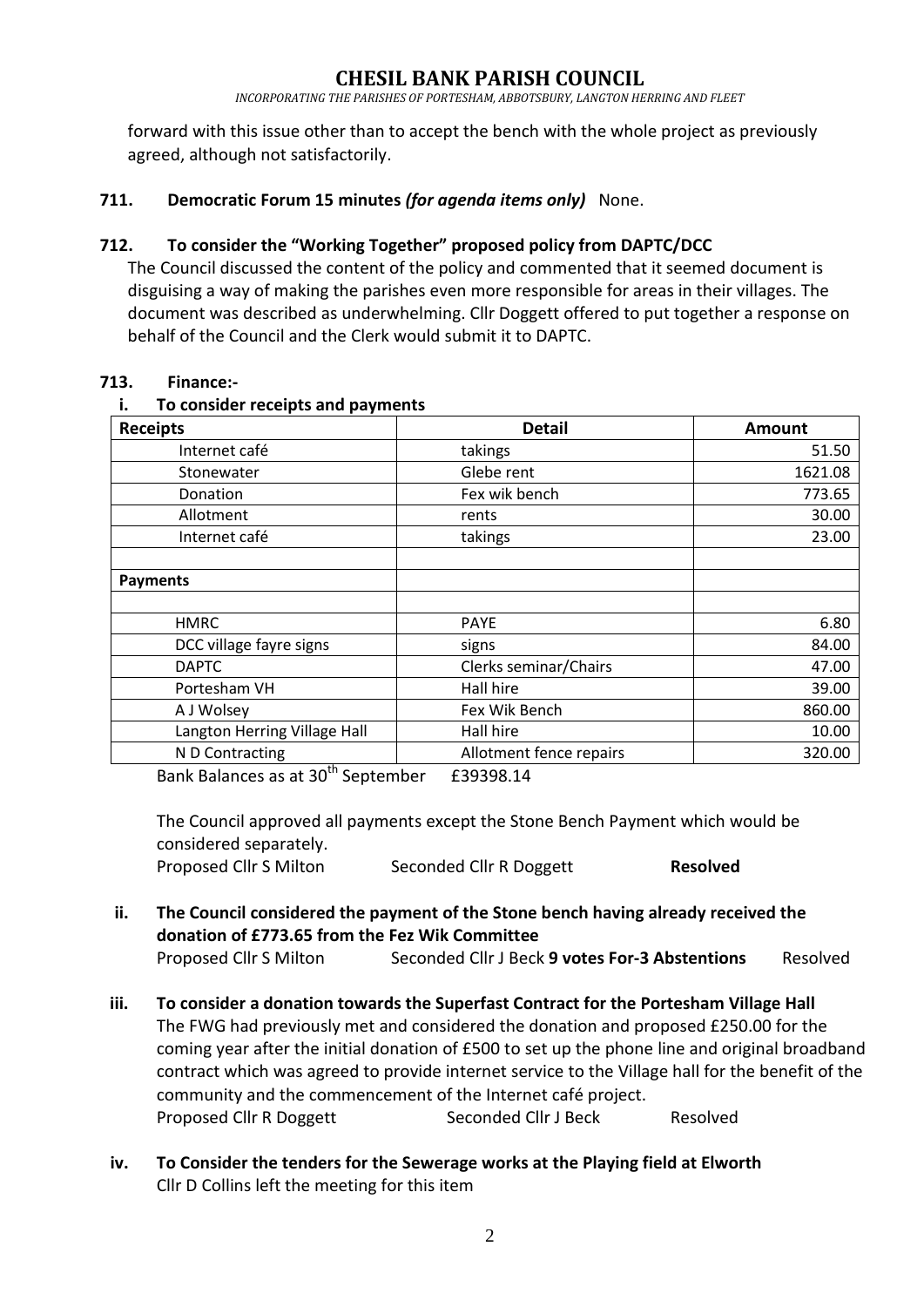*INCORPORATING THE PARISHES OF PORTESHAM, ABBOTSBURY, LANGTON HERRING AND FLEET*

After the September meeting the Clerk had been tasked with gathering further information on the 2 quotes received and had been able to gather a third quote from a contractor which was recommended by a parishioner in the Chesil Bank Parish. The Council discussed the quotes without identifying the individual contractors at the meeting.

After much discussion the tender was awarded to Sturmey Ground works ltd details of the tender were not revealed at the meeting.

Proposed Cllr D Stevens Seconded Cllr R Doggett Resolved

#### **v. To Consider the tenders for the Bier House**

The Clerk had received 4 tenders for the project, Cllr Beck was commended for all the work she had done to gather the grant of £1550 for this project, the quotes were discussed without disclosing any of the Contractors. The contract was awarded to Neil Davies Contracting no details of the tenders were revealed at the meeting.

Proposed Cllr J Beck Seconded S Milton **10 FOR -1 Against -1 Abstention Resolved**

Cllr D Collins was invited back into the meeting

#### **vi. Update on the Old Fleet Church Wall Project**

The Clerk explained that the grant had been submitted but has been oversubscribed and the Council should hear in November. At this point the Council go to tender for the works to the perimeter Wall. This project is not being funded by Parish Council reserves.

#### **714. Working Group reports:-**

**i. Recreation-** Cllr White explained that the Chesil Fayre working group would be meeting shortly.

Allotments**-** There are currently vacancies at the allotments and works have been carried out to repair some of the fencing, repair the gate and the paths have been cut. There are some plots which have been neglected and these are being dealt with through the agreed processes.

#### ii. Mobile and Communications -report-

The Abbotsbury Mast contract has now been completed and the build is due before Christmas.

The superfast project to Portesham and Abbotsbury has been delivered except those in the outlying areas of the parish or directly from the Exchange. The delivery of the mast and 4G to the Portesham area has improved the mobile signal in the upper part of Langton Herring but the broadband to Langton is not likely to be enabled until 2016 as there are changes to be made to the rearranging of the network.

### **iii. Budget & Finance-**

The Budget meeting was held on 28<sup>th</sup> September where the Council considered the fees and charges of the Council, the Clerks salary risk assessments the assets, the draft budget and a proposed precept that will be considered at the November meeting. The initial proposal is to raise the precept from £18661.88 to £19000.

#### **iv. Planning & Development WG–**No report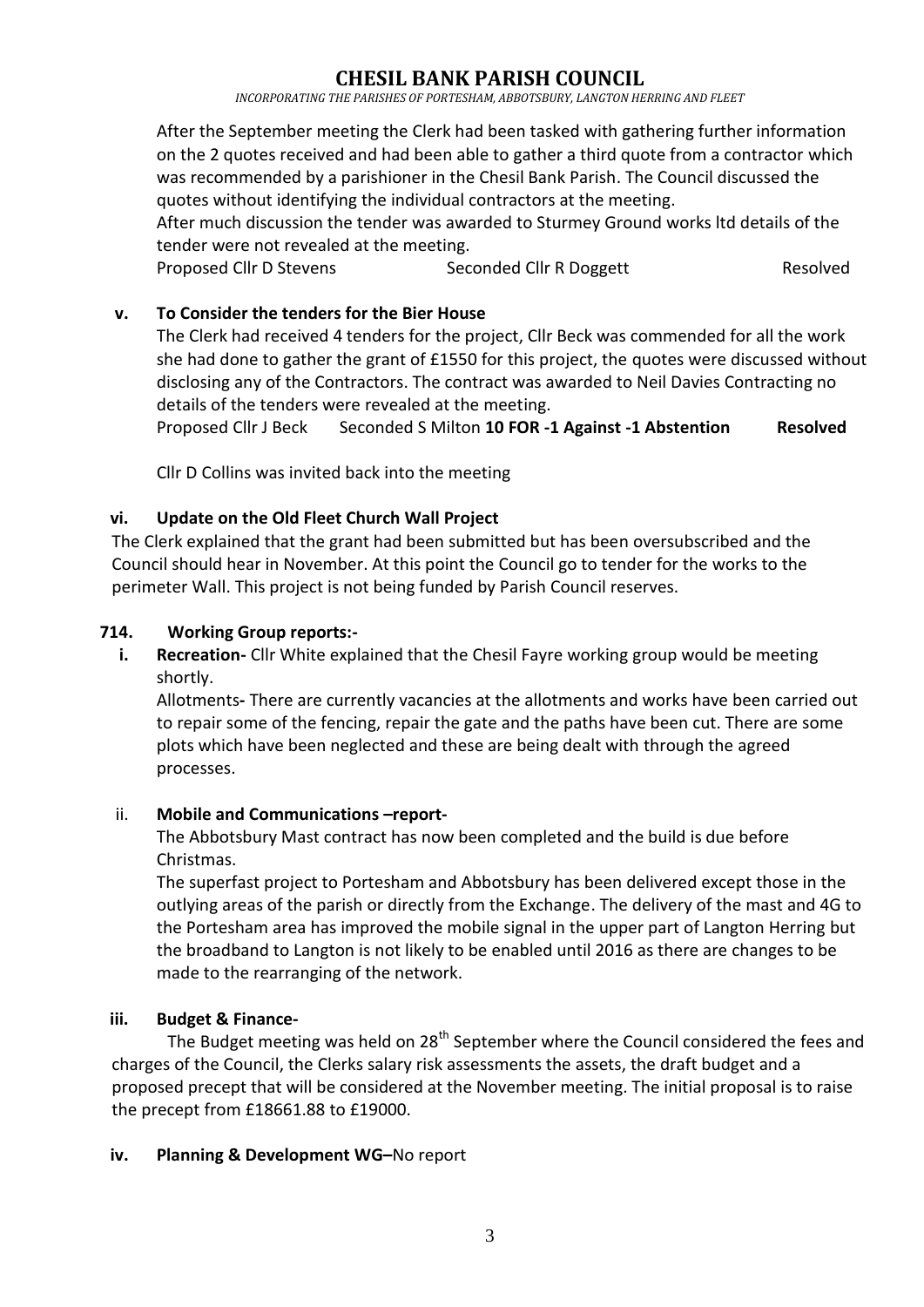*INCORPORATING THE PARISHES OF PORTESHAM, ABBOTSBURY, LANGTON HERRING AND FLEET*

#### **715. Planning Consultations:-**

#### **i. To consider all planning applications since the last meeting**

| Application no | Address                   | Detail                                      | Comment       |
|----------------|---------------------------|---------------------------------------------|---------------|
|                | 12 FRONT STREET,          | Erect rear single storey extension (Full)   |               |
|                | PORTESHAM, WEYMOUTH,      |                                             |               |
| WD/D/15002168  | DT3 4ET                   |                                             |               |
|                | 9 PORTESHAM HILL,         | Surgery to: 1No. Yew, 1No. Spruce 1No.      | No objections |
|                | PORTESHAM, WEYMOUTH,      | Pittosporum, 1No. Holly                     |               |
| WD/CA/15/00256 | DT3 4EU                   |                                             |               |
|                | 1 WINTERS LANE,           | T1- Silver Birch - 20% Crown Reduction      | No Objection  |
|                | PORTESHAM, WEYMOUTH,      | and thin                                    |               |
| WD/CA/15/00293 | DT3 4ES                   |                                             |               |
|                |                           | Remove the lower section of thatched        |               |
|                |                           | roof to the rear elevation, carry out the   |               |
| WD/D/15/002022 | APRIL COTTAGE, 22 WEST    | necessary structural repairs to the timber  |               |
| & 2023         | STREET, ABBOTSBURY,       | roof structure, fit second hand natural     |               |
|                | WEYMOUTH, DT3 4JT         | welsh slates to the lower section where     |               |
|                |                           | the pitch of the roof had insufficient fall |               |
|                |                           | for a thatched roof (Retrospective)         |               |
|                | <b>BROADCROFT, RODDEN</b> | Erect garage extension (Full)               | Site visit    |
|                | LANE, RODDEN,             |                                             | recommended   |
| WD/D/15/002076 | WEYMOUTH, DT3 4JE         |                                             |               |

All the applications are dealt with by the individual parishes unless comments are requested to the Full Council for consideration.

Proposed R Doggett Seconded Cllr D Stevens Resolved

#### **ii. To consider any other planning/enforcement issues**

Cllr Stevens has received a pre application letter from the Ilchester Estate for Merry Hill Barn to turn it into a dwelling. This was previously turned down by WDDC in 2007. The Council will wait until an application is presented to the Council by WDDC before making a comment.

No further updates on the Cheese Lane enforcement issue or the railings on the Ilchester Arms Porch. Clerk to follow up.

Clerk to investigate the conversion of a little barn at Higher Corton farm.

#### **716. Highways**

#### **i. To receive any Highways issues**

Cllr Beck reported that the new road surface from Portesham to Winterbourne Abbas is already breaking up.

The Council asked about the road Closure at Burton Bradstock, this is a night closure from Monday to Friday 7pm to 6am through the village.

The new highways officer for our area Simon Roberts has been very helpful with vegetation and signage issues.

### **717. ROW:-**

### **i. To receive a report of RoW issues in the parishes**

706. Cllr White reported on the ongoing issue of Rocky Lane and the records that have come to light regarding the illegal footpath.